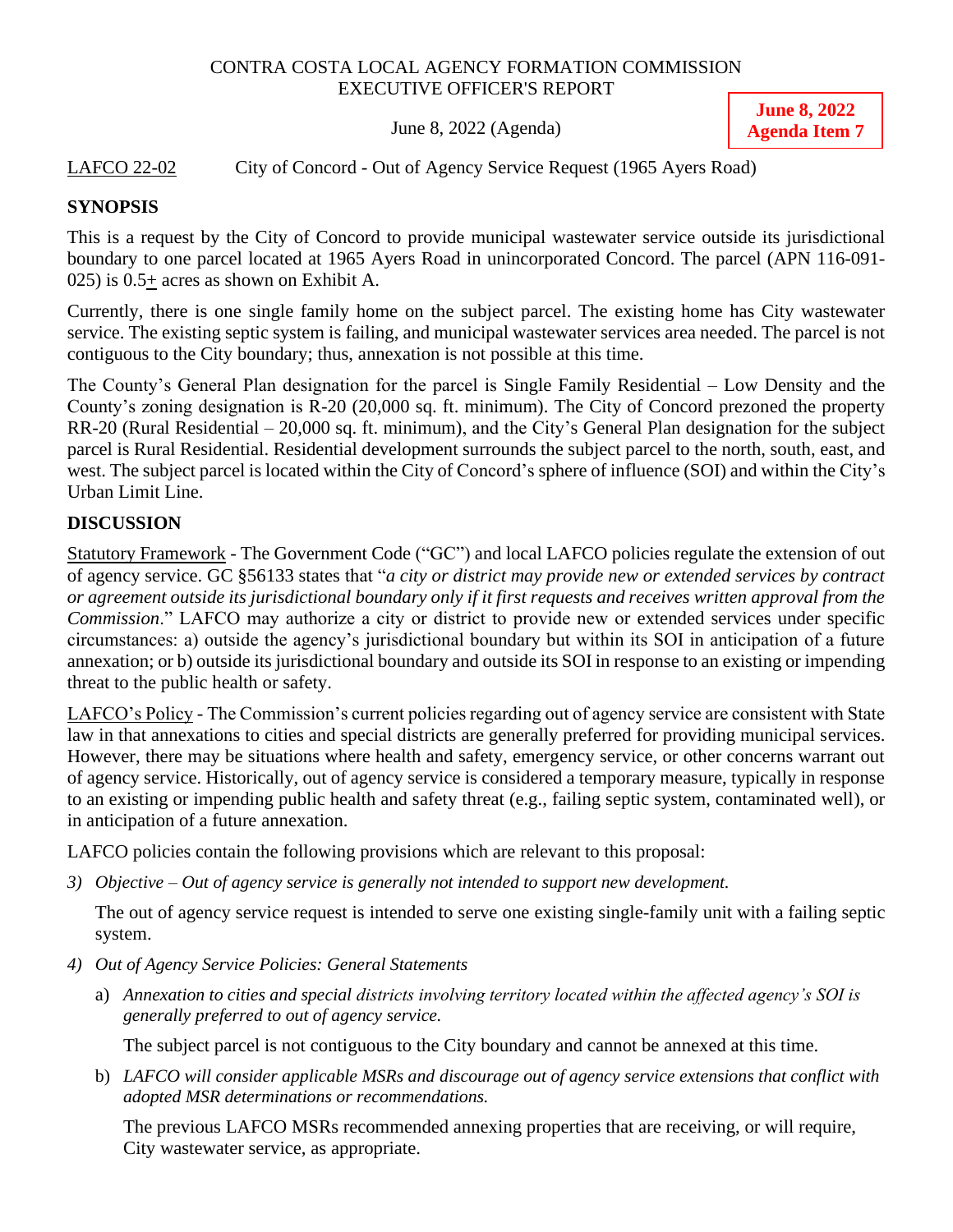### *5) Form of Request*

#### *Request in Anticipation of Annexation*

*An out of agency service application must be accompanied by a change of organization or reorganization application, including an approved tax sharing agreement, in order for LAFCO to determine that the out of agency service is in anticipation of a change of organization (i.e., annexation) within the next 12 months. This dual application requirement may be waived in certain situations by the Commission if compelling justification is provided. Circumstances which may warrant such a waiver include, but are not limited to, the following:*

- *Lack of contiguity (e.g., city boundary) when the project was approved prior to 2011*
- *Service is only needed to serve a portion of a larger parcel, and annexation of the entire parcel is not desirable*
- *Other circumstances which are consistent with LAFCO statute and the policies of Contra Costa LAFCO*

*If immediate annexation (i.e., within 12 months) is not a feasible alternative, then the extension of services may be approved in anticipation of a later annexation if the agency provides LAFCO with a resolution of intent to annex, as well as appropriate assurances (e.g., plan for annexation, pre-annexation agreement, etc.), which demonstrate that out of agency service is an intermediate step toward eventual annexation.*

Given the subject property is not contiguous to the City boundary, annexation is not possible at this time. The subject parcel will be included with the future annexation. The landowners signed a pre-annexation agreement consenting to the future annexation and agreeing not to protest any subsequent future annexation proceeding which provides that the landowners agree to 1) not protest any simultaneous or subsequent annexation proceedings, and 2) consent to annex the property to the City of Concord pursuant to any LAFCO terms and conditions.

Analysis – As noted in the 2014 and 2008 *LAFCO Water/Wastewater Municipal Service Reviews* (MSRs), the City of Concord includes the Ayers Ranch area within its ultimate sewer service boundary. The Ayers Ranch area is a 183-acre unincorporated island within Concord's SOI. The City has historically extended sewer service to this area. More recently, and pursuant to State law, the City has requested LAFCO's approval to provide out of agency service. Some parcels in this area are experiencing issues with septic systems, including failure, and have requested municipal sewer service from the City on an individual basis. While a significant portion of the island is developed, there are vacant and under-developed properties as well as properties with inadequate septic systems that will need municipal sewer service, including the subject property.

LAFCO placed the Ayers Ranch area within the City's SOI, signifying that the City is the logical, long-term service provider for this unincorporated island; and the MSRs recommend annexation of this area to the City of Concord. Annexation of the Ayers Ranch island, along with those unincorporated areas being served extraterritorially by the City, remains an important issue to resolve. In September 2015, the Concord City Council took an affirmative step and adopted Resolution No. 15-59 establishing a non-binding strategy to annex Ayers Ranch by the year 2030. This signals the City's intent to annex the area in the future.

Out of Agency Service Request by City of Concord – The City requests to provide out of agency sewer service to property located at 1965 Ayers Road unincorporated Concord. There is currently one existing single-family unit on the subject parcel. The law permits LAFCO to authorize the City to extend services outside its jurisdictional boundary either in response to an existing or impending threat to the public health or safety, or in anticipation of an annexation. This request by the City to provide sewer service to the subject property in response to a failing septic system and in anticipation of a future annexation per the City's resolution.

Regarding infrastructure needed to serve the property, a public sanitary sewer main is present in Ayers Road along the property frontage. One four inch (30-length) sanitary sewer laterals will be connected to the existing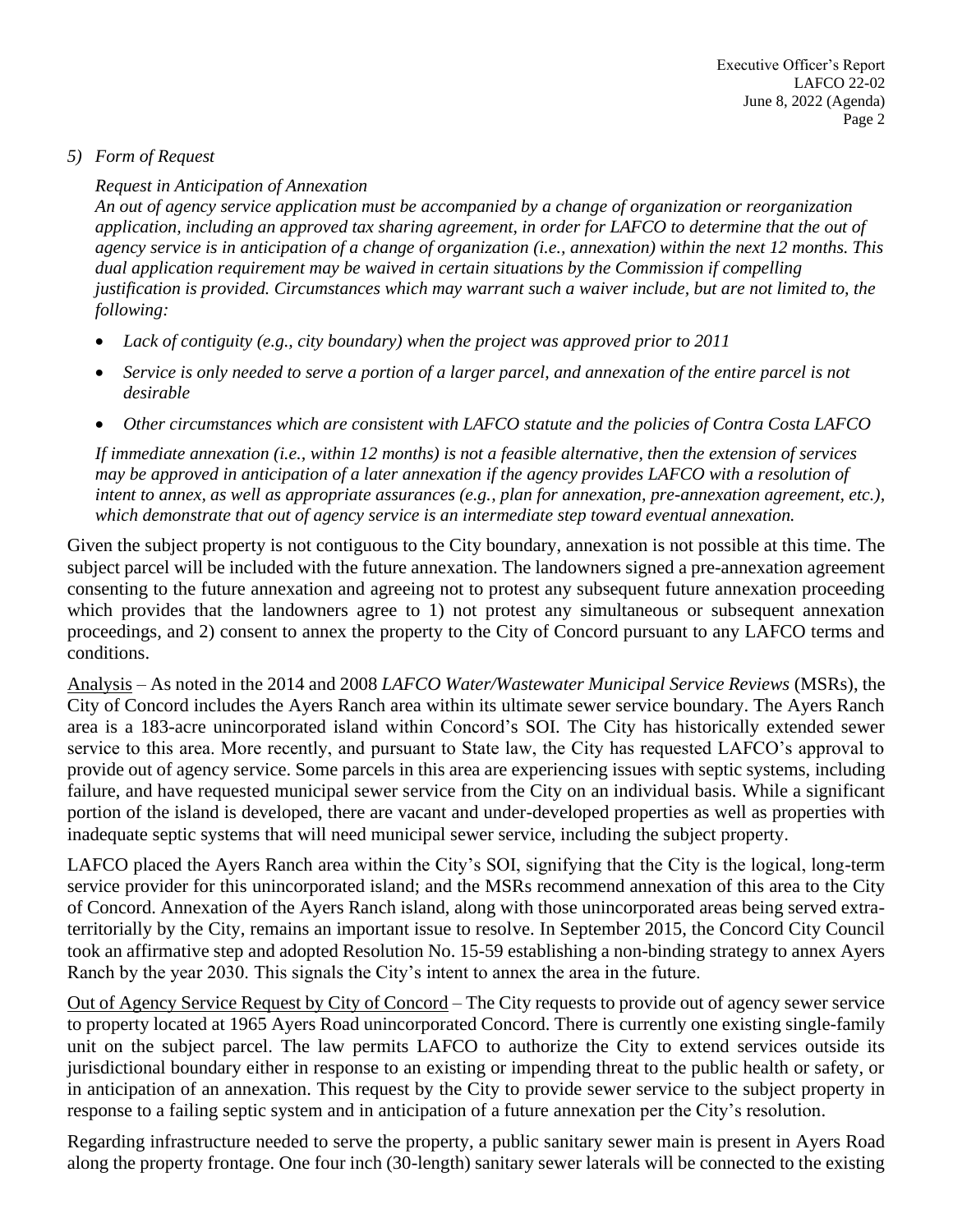8-inch main and extended across Ayers Road to the subject property. It is estimated that one single family home will generate approximately 80-150 gallons of wastewater per day. The property owner is responsible for the capital costs; future operations and maintenance costs will be the responsibility of the individual homeowners.

Environmental Review – The City of Concord, as Lead Agency, found the project exempt per section 15303(a) in accordance with the California Environmental Quality Act (CEQA).

# **ALTERNATIVES FOR COMMISSION ACTION**

LAFCOs were formed for the primary purpose of promoting orderly development through the logical formation and determination of local agency boundaries and facilitating the efficient provision of public services. The Cortese-Knox-Hertzberg Act provides that LAFCO can approve or disapprove with or without amendments, wholly, partially, or conditionally, a proposal. The statute also provides LAFCO with broad discretion in terms of imposing terms and conditions. The following options and recommended terms and conditions are presented for the Commission's consideration.

**Option 1 Approve** the attached resolution approving the extension of out of agency wastewater service.

- A. Find the project exempt from the California Environmental Quality Act pursuant to CEQA Guidelines section 15303(a).
- B. Authorize the City of Concord to extend sewer service outside its jurisdictional boundary to the 0.5+ acre parcel (APN 116-091-025) located at 1965 Ayers Road in the Ayers Ranch area in unincorporated Contra Costa County subject to the following terms and conditions:
	- 1. Sewer infrastructure and service is limited to the existing single-family home, and
	- 2. The City of Concord has delivered to LAFCO an executed and recorded pre-annexation agreement.
- **Option 2 Deny** the request, thereby prohibiting the City of Concord from providing sewer service to the subject property.
- **Option 3 Continue** this matter to a future meeting to obtain more information.

# **RECOMMENDATION: Option 1**

# LOU ANN TEXEIRA, EXECUTIVE OFFICER CONTRA COSTA LAFCO

### Exhibit

A. Map of Property (APN 116-092-007)

# Attachment

- 1. Draft LAFCO Resolution 22-02
- c: Mitra Abkenari, Civil Engineer, City of Concord Bruce Davis, Interim City Engineer, City of Concord Theresa & Jose Rivera, Landowners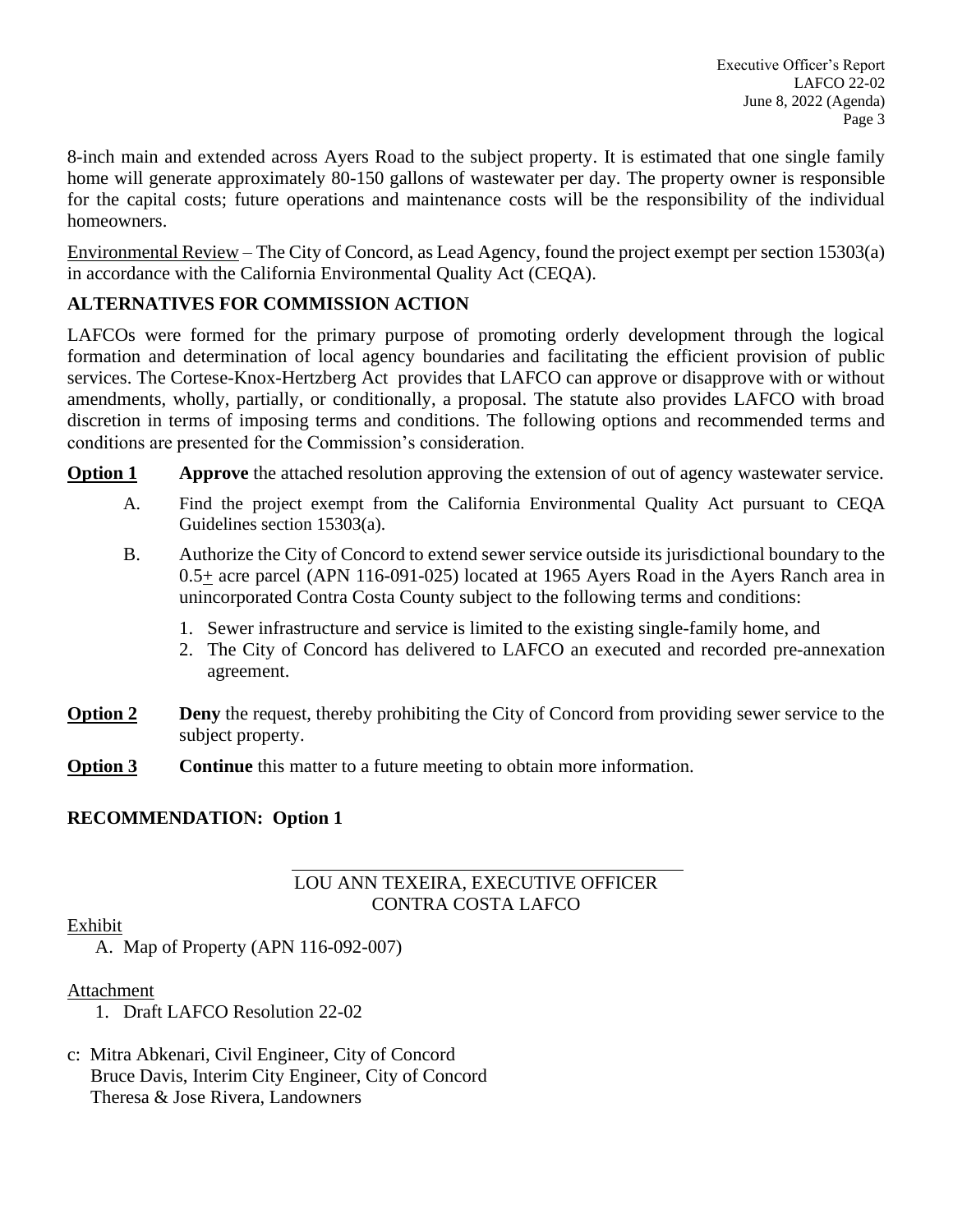LAFCO 22-02 City of Concord - Out of Agency Service (1965 Ayers Rd)

**Exhibit A**



by Contra Costa County Department of Conservation and Development, GIS Group 30 Muir Road, Martinez, CA 94553 37:59:41.791N 122:07:03.756W

Map created 5/25/2022<br>and Development with data from the Contra Costa County Gis Program. Some<br>ra Costa County Department of the base data, primarily City Limits, is derived from the CA State Board of Equalization's<br>ion a its accuracy. This map contains copyrighted information and may not be altered. It may be reproduced in its current state if the source is cited. Users of this map agree to read and accept the County of Contra Costa disclaimer of liability for geographic information.

0 300 600 **600** 1,200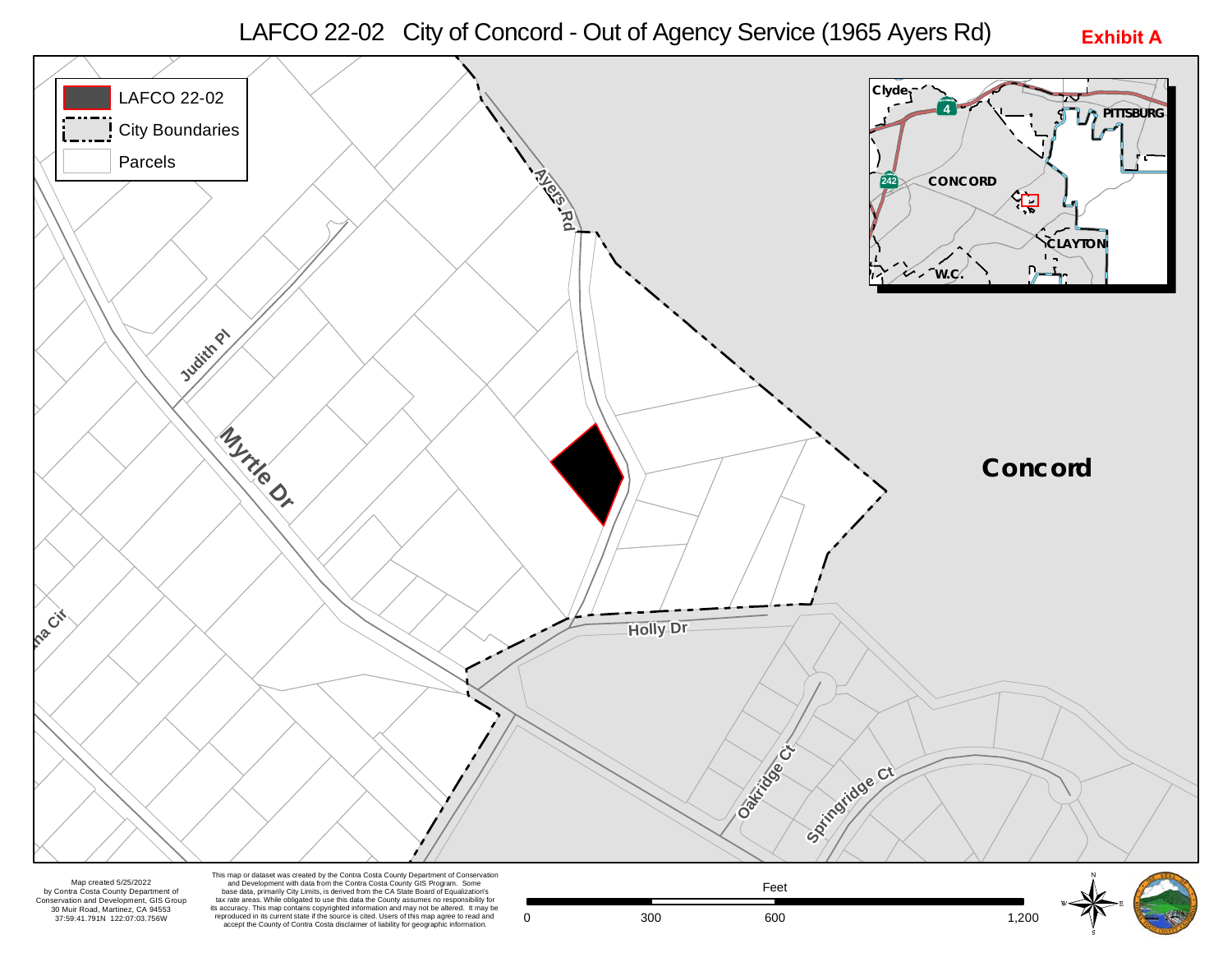#### **RESOLUTION NO. 22-02**

### **RESOLUTION OF THE CONTRA COSTA LOCAL AGENCY FORMATION COMMISSION AUTHORIZING THE CITY OF CONCORD TO PROVIDE OUT-OF-AGENCY WATER SERVICE TO APN 116-091-025 (1965 AYERS ROAD)**

WHEREAS, the above-referenced request was filed with the Executive Officer of the Contra Costa Local Agency Formation Commission pursuant to the Cortese-Knox-Hertzberg Local Government Reorganization Act (California Government Code Section 56000 et seq.); and

WHEREAS, at the time and in the manner required by law the Executive Officer gave notice of the Commission's consideration of this request; and

WHEREAS, the Commission heard, discussed, and considered all oral and written testimony related to this request including, but not limited to, the Executive Officer's report and recommendation; and

WHEREAS, out of agency service approval is needed to provide wastewater services to the property due to a failing septic system; and

WHEREAS, the City of Concord and the property owner have entered into a Deferred Annexation Agreement (DAA) and contract for sewer service in support of a future annexation of the property to the City of Concord by 2030 as described in the City of Concord Resolution No.15- 59 adopted September 8, 2015; and

WHEREAS, the City of Concord has delivered to LAFCO an executed indemnification agreement providing for the City to indemnify LAFCO against any expenses arising from any legal actions challenging the out of agency service.

NOW, THEREFORE, BE IT RESOLVED DETERMINED AND ORDERED by the Contra Costa Local Agency Formation Commission as follows:

- A. Find that the project is exempt pursuant to section 15303(a) of the CEQA Guidelines, consistent with the determination of the City of Concord, as Lead Agency.
- B. Authorize the City of Concord to extend wastewater service outside its jurisdictional boundary to APN 116-091-025 located at 1965 Ayers Road in unincorporated Contra Costa County (Concord area) subject to the following terms and conditions:
	- 1. Wastewater infrastructure and service is limited to the existing single-family residential unit on the subject parcel, and
	- 2. The City of Concord and the property owner have signed a DAA which was recorded as prescribed by law and runs with the land so that future landowners have constructive notice that their property is encumbered by a DAA, and
	- 3. Approval to extend City of Concord services beyond those specifically noted herein is withheld and is subject to future LAFCO review.

\* \* \* \* \* \* \*